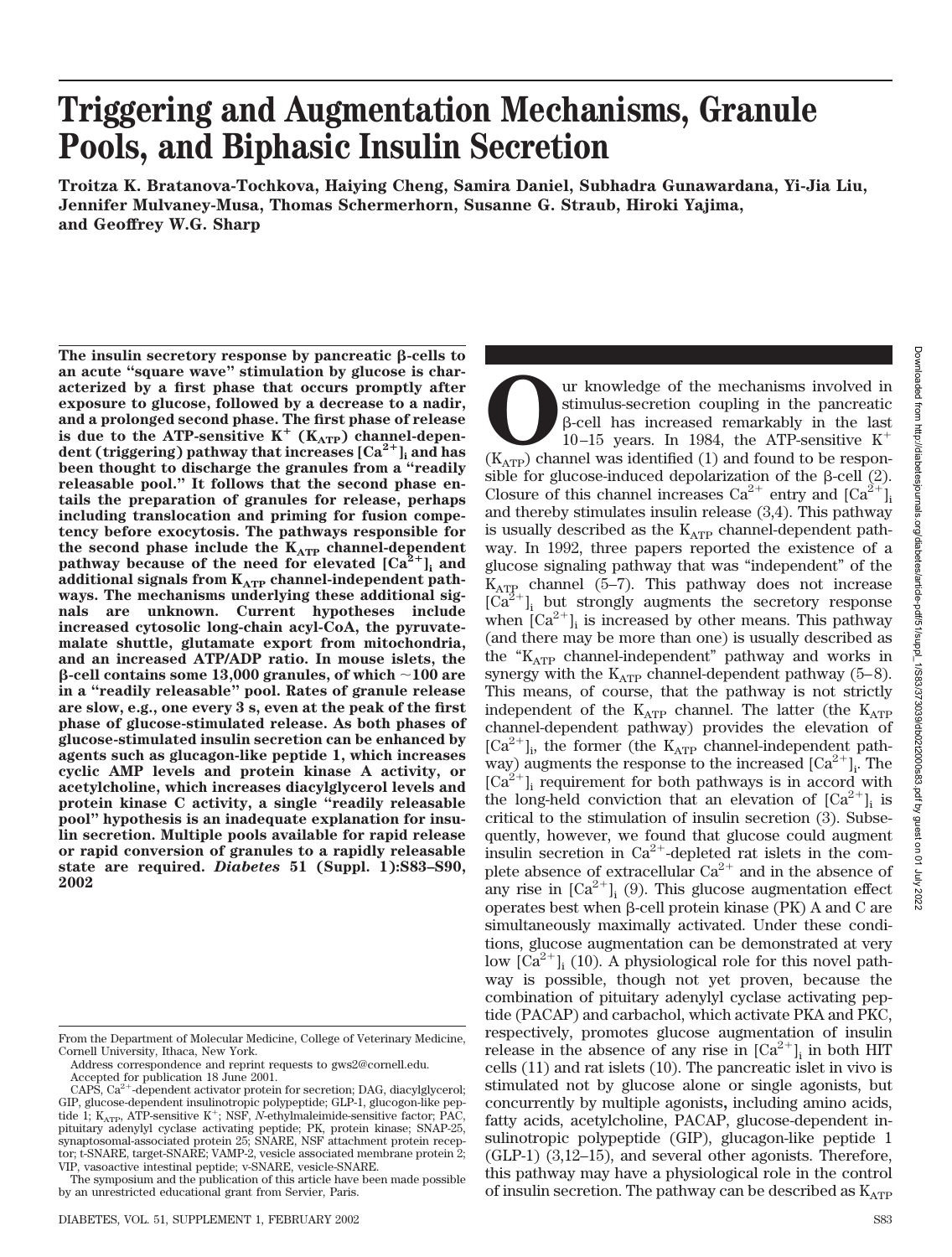channel-independent,  $Ca^{2+}$ -independent in contrast to the  $K_{\text{ATP}}$  channel-independent,  $Ca^{2+}$ -dependent pathway discovered in 1992. It has also been shown that the  $K_{ATP}$ channel-independent pathway augments insulin secretion stimulated by mastoparan in both rat and human islets (16). It seems likely that in these diverse situations, the augmentation pathways have similar mechanisms.

## **THERE ARE FOUR WELL-ESTABLISHED PATHWAYS OF -CELL STIMULUS-SECRETION COUPLING**

### **1. Depolarization (triggering)**

*By the KATP channel-dependent pathway.* Increased concentrations of glucose and other nutrients cause depolarization via closure of the  $K_{ATP}$  channel, increased  $Ca^{2+}$ entry via voltage-dependent  $Ca^{2+}$  channels, increased  $[Ca^{2+}]_i$ , and increased rates of exocytosis (1–4).

*By increased concentrations of arginine.* The depolarization in this case results from entry of the positively charged amino acid via CAT2A, a cationic amino acid transporter (17).

## **2. Augmentation**

*By the*  $K_{ATP}$  *channel-independent*  $Ca^{2+}$ *-dependent pathway of glucose action (5–7).* This pathway acts at a site distal to the elevation of  $[Ca^{2+}]_i$ . The mechanisms of action have not been defined, and several candidate mechanisms exist. Among these are a glucose-induced increase in the concentration of malonyl CoA, inhibition of carnitine palmitoyl transferase I, decreased fatty acid oxidation, and an increase in cytosolic long-chain fatty acids (18,19). The latter have the potential to act directly (20) or indirectly as signal moieties, e.g., to activate PKC isoforms that can stimulate exocytosis or to act via palmitoylation or other acylation reactions. The malonyl CoA hypothesis is currently controversial (21,22), and other candidate mechanisms exist. These include the pyruvate-malate shuttle (23), glutamate (24), and the ATP/ADP ratio (25). *By the KATP channel-independent Ca2*-*-independent pathway of glucose action (9,10).* The question arises as to whether this pathway is the same as the  $K_{ATP}$ channel-independent  $(Ca^{2+}-dependent)$  pathway that was described earlier (5–8) or whether it is a novel and distinct pathway that only exerts its full effect in the presence of maximally activated PKC and PKA. If the former is the case, then there are at least two possible consequences: *1*) combined activation of PKA and PKC is mimicking the effect of elevated  $\left[Ca^{2+}\right]_{i}$ ; or  $\mathcal{Z}$ ) the augmentation pathways act on different targets, i.e., those involved in exocytosis that are not triggered by  $Ca^{2+}$ . The most obvious possibility for the latter would be GTP-dependent exocytosis (26–28).  $Ca^{2+}$ -dependent augmentation by glucose is resistant to a reduction in cellular GTP content by mycophenolic acid, whereas  $Ca^{2+}$ -independent augmentation is abolished by such treatment (29). This finding suggests two situations: *1*) the mechanisms of augmentation involve GTP-dependent steps; and *2*) there is only one glucose-augmentation pathway, but it acts on the two separate mechanisms by which  $Ca^{2+}$  and GTP can independently stimulate exocytosis in the  $\beta$ -cell (30–35). The concept of a G protein (Ge) controlling exocytosis, first postulated in 1986 (27), is well developed (28), despite the fact that Ge has yet to be identified. Both heterotrimeric and low molecular weight GTP-binding proteins are in-



**FIG. 1. Major signaling pathways for glucose and hormones in the** pancreatic β-cell. The figure illustrates the effect of glucose to depolarize the β-cell via activation of the  $K_{ATP}$  channel-dependent pathway<br>and to augment Ca<sup>2+</sup>-stimulated insulin release via the  $K_{ATP}$  channel**independent pathways. Additionally, pathways that potentiate insulin secretion via increased levels of cyclic AMP and DAG are shown. VDCC, voltage-dependent calcium channel.**

volved in control of translocation and exocytosis (28,36–41). In addition, mastoparan, a tetradecapeptide purified from wasp venom with the ability to activate G proteins, stimulates insulin release in a Ca<sup>2+</sup>-independent manner (16,42) and this stimulation is also augmented by glucose (16).

**3. Activation of phospholipases and PKC.** These pathways are activated by hormones such as acetylcholine. Increased phosphoinositide turnover results in mobilization of stored calcium to increase  $[Ca^{2+}]$ , and increased production of diacylglycerol (DAG), which activates PKC isoforms. This pathway has important enhancing effects on stimulated release (12).

**4. Stimulation of adenylyl cyclase activity and activation of PKA.** These pathways are activated by hormones such as vasoactive intestinal peptide (VIP), PACAP, GLP-1, and GIP. These hormones, acting via Gs, stimulate adenylyl cyclase and cause a rise in cyclic AMP and activation of PKA. The increased activity of PKA potentiates insulin secretion (13). It should be noted, however, that there might be additional signaling pathways for agonists that activate Gs, as has been shown for VIP, PACAP, and GIP (14,15) (A general scheme is shown in Fig. 1).

# **READILY RELEASABLE AND RESERVE GRANULE POOLS IN β-CELLS**

Obviously, the stimulation of insulin release by even one secretagogue, such as glucose, is due to a strictly coordinated interplay of many factors with bearing on granule movements: docking at the plasma membrane, preparation for release (priming), and exocytosis. In the  $\beta$ -cell, the total number of insulin-containing granules is in large excess over the number required to control the glycemia of a single meal. Typically, only a small percentage of the granules, and therefore of the total insulin content of the --cell, is secreted in response to a glucose stimulus. The complexity of the granule population in the  $\beta$ -cell is not yet understood but can be described in terms of at least three pools: a reserve pool, a morphologically docked pool (of granules that are in contact with the plasma membrane), and a readily releasable pool (36). In this model, the docked pool contains granules in different states of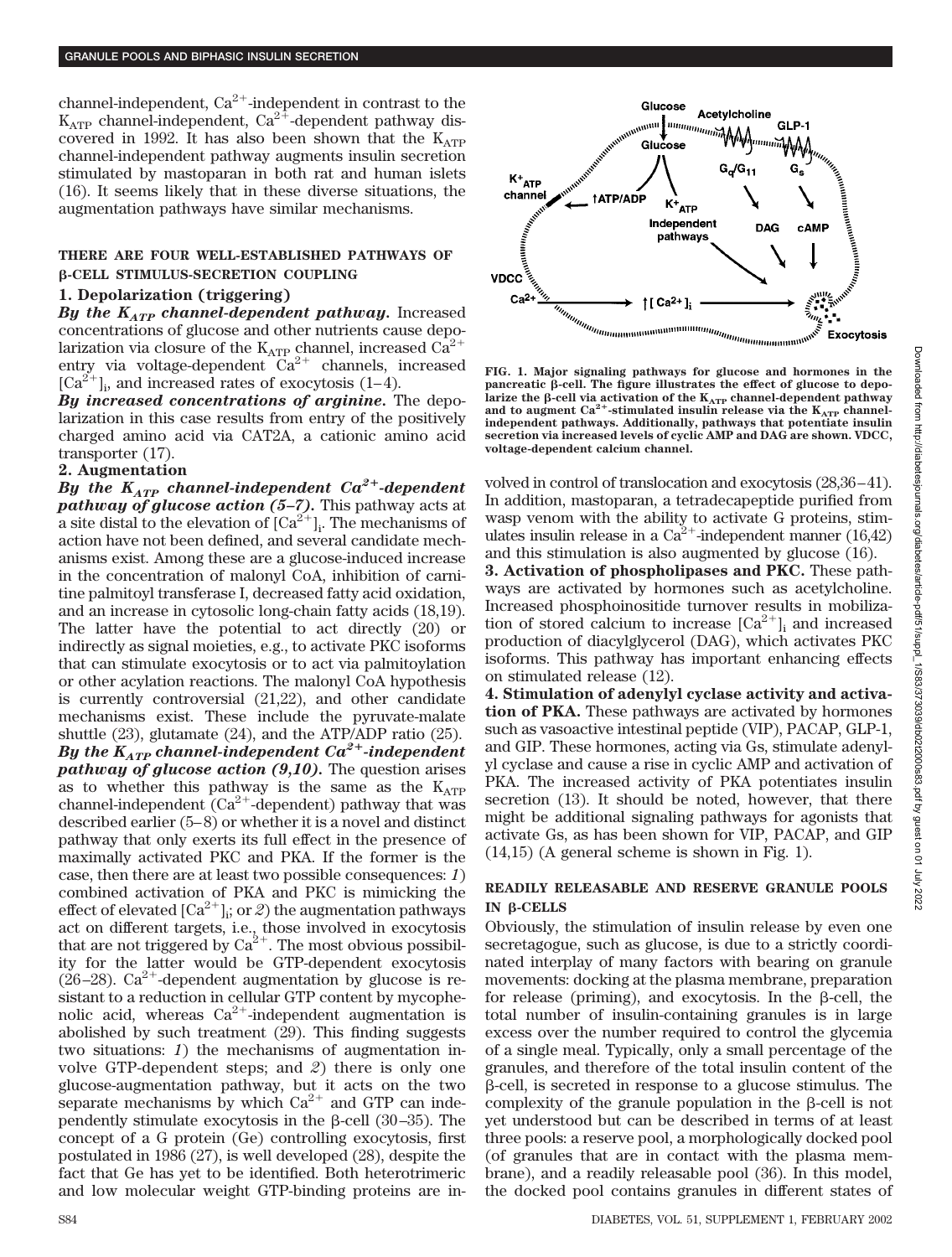

**FIG. 2. The biphasic insulin secretory response to 16.7 mmol/l glucose by mouse islets. The results are expressed as percent of total insulin content released per minute. Also shown are the number of granules** released per **B-cell** per minute under basal conditions, at the peak of **the first phase, and during the second phase. The figure is adapted from the paper by Anello et al. (45).**

readiness for secretion (primed or nonprimed) and includes the readily releasable pool. The reserve pool complexity can be deduced from the fact that granules containing newly synthesized insulin appear to be preferentially secreted relative to other granules (43). Nevertheless, given the state of our current knowledge, it is useful to describe the granules as being either in a readily releasable pool or in reserve granule pools. The reserve granule pools are large compared with the readily releasable pool. In the mouse  $\beta$ -cell, the total granule population has been estimated by quantitative morphometry as 13,000 (44). The number of rapidly releasable granules has been estimated by capacitance studies to range from 40 to 100 granules or only 0.3–0.7% of the total. As the readily releasable pool is associated with the first phase of glucose-stimulated insulin release, it is obvious that the sustained second phase of glucose-stimulated release must involve translocation of granules from reserve pools to the readily releasable pool or transformation of morphologically docked granules to release competency before exocytosis. While one can intuitively associate the first phase of release with the readily releasable pool, the idea is supported quantitatively from measurements of release rates.

Figure 2 shows the insulin secretory response to 16.7 mmol/l glucose by mouse islets (45). The secretion rates are expressed as the percentage of islet insulin content released per minute. As a result, it is also possible to calculate the rate of insulin secretion as the number of granules released by an "average" β-cell per minute. The latter method of expression is calculated from the total number of granules in the mouse  $\beta$ -cell (13,000), and the assumption that the cells contain the same number of granules and insulin content. Expressed in this manner, it can be seen that, at the peak of the first phase of insulin secretion, the mouse  $\beta$ -cell is releasing granules at a rate



**FIG. 3. Schematic representation of the reserve, morphologically docked, and readily releasable granule pools in the mouse pancreatic -cell. The numbers of granules in the pools are derived from papers by**

of approximately one every 3 s. During the second phase of sustained release, the  $\beta$ -cell is releasing granules at a rate of one every 10 s. Although the words fast and slow are subjective, there is little doubt that the rate of granule  $release$  by the  $\beta$ -cell is slow! In the sustained second phase of glucose-stimulated insulin secretion, only 6 of the 13,000 granules in the cell undergo exocytosis every minute. Knowledge of these rates is of importance to our understanding of the control of insulin secretion. Integrating the first phase of release in the data shown in Fig. 2 to determine the size of the readily releasable pool gives a value of  $\sim$ 100 granules, a value in close agreement with the value derived from capacitance studies.

In quantitative morphometric studies of electron micrographs of  $\beta$ -HC9 cells (a mouse-derived  $\beta$ -cell line), we found that  $>10\%$  of the granules were located within one granule diameter of the plasma membrane (unpublished observations), i.e., the granules could be described as morphologically docked. It seems reasonable to assume that the small number of readily releasable granules are included in this pool and that the remaining morphologically docked granules are likely to proceed to the readily releasable state as required. It has been reported that a  $s$ imilar morphologically docked pool in the mouse  $\beta$ -cell also comprises 10% of the total number of granules in the cell (46). This percentage is used in Fig. 3 where the reserve, morphologically docked, and readily releasable pools are illustrated. If the 1,300 morphologically docked granules are the granules that provide the second phase of release following discharge of the readily releasable pool, then it can be calculated that they could sustain the  $\rm{second\ phase\ of\ release\ (at\ a\ rate\ of\ six\ granules\ per\ \beta-cell}$ per minute) for over 3.5 h. It follows that to replace the secreted granules and to keep the morphologically docked pool filled, the translocation of only six granules per minute will suffice. These numbers make it clear that *1*) detecting the readily releasable pool by morphological criteria, in the absence of a specific marker, is near impossible; and *2*) that detecting the replacement granules (6 granules moving per minute out of a total of 11,000 in the reserve pool) is also near impossible.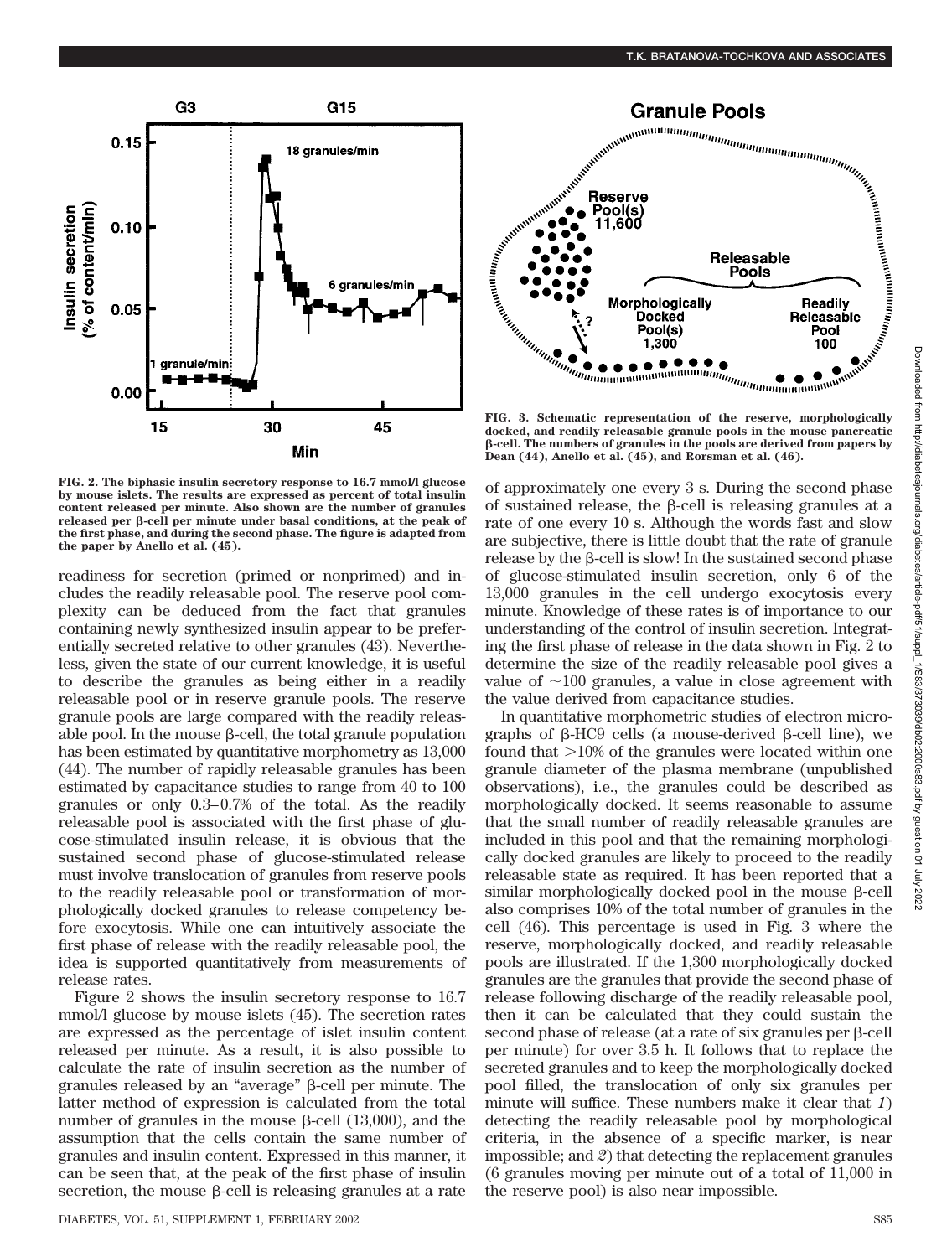# **EXOCYTOSIS IN THE PANCREATIC**  $\beta$ **-CELL**

According to the soluble *N*-ethylmaleimide-sensitive factor (NSF) attachment protein receptor (SNARE) hypothesis (46–49), granule docking and exocytosis involves the formation of a "core complex" of syntaxin and synaptosomal-associated protein 25 (SNAP-25) from the plasma membrane, these being the target-SNAREs (t-SNAREs), and vesicle-associated membrane protein 2 (VAMP-2)/ synaptobrevin-2 from the granule membrane, this being the vesicle-SNARE (v-SNARE). Additional processes include the mechanisms of priming or conversion to the readily releasable state. In cells with regulated secretion, exocytosis occurs upon cell activation. These processes have not been clearly defined and involve multiple interactions with accessory proteins, conformational changes of the complex, and  $Ca^{2+}$ - and ATP-dependent steps. Considerable uncertainty exists with respect to many of the interactions involved. This arises from the early state of our knowledge, the rapidity with which exocytosis of individual granules occurs after activation, the process of endocytosis that follows exocytosis and involves some of the same proteins, and most likely because of differences between secretory systems in the several cell types and species studied to date. Although there are common features in all of the secretory systems studied (including fast secretory systems such as that which exists at synapses and slow secretory systems such as the  $\beta$ -cell), the vastly different exocytotic rates alone imply that the control of exocytosis in various cell types must be different. Despite these differences, models and hypotheses can be developed and used as a basis for experimentation and to help us make progress. We have worked with a very simple model and hypothesis, i.e., that coimmunoprecipitation of VAMP-2 (a v-SNARE) by antisera against syntaxin (a t-SNARE) identifies the readily releasable pool of granules in the  $\beta$ -cell (50).

Exocytosis requires the interaction between the v-SNARE VAMP-2 and the t-SNAREs syntaxin and SNAP-25. These three proteins associate via coiled-coil interactions into an extremely stable complex before exocytosis (51). The individual roles of the multiple syntaxin isoforms in the  $\beta$ -cell are not known. Similarly, the role of SNAP-23, which can replace SNAP-25 but with lower efficiency, is not known (52). Proteins involved in the exo/endocytic cycle include the  $\alpha$ - and  $\beta$ -SNAPs (53), NSF, and munc-18 among others.  $Ca^{2+}$  is thought to be required for several steps in docking, priming, and exocytosis, and candidate target proteins have been identified by their C2  $Ca^{2+}$ binding domains. Among these are synaptotagmin, rabphilin, munc-13, doc-2 (54), and the  $Ca^{2+}$ -dependent activator protein for secretion (CAPS) (55). Calmodulin and CaM kinase II, a multifunctional  $Ca^{2+}/cal$ calmodulin-dependent PK, have long been thought to be involved in  $Ca^{2+}$ stimulated secretion, as reviewed by Easom (56). Although little is known about the precise roles these proteins play in exocytosis, there are intriguing hints as to their potential involvement. For example,  $Ca^{2+}$  binding to CAPS allows phospholipid binding and suggests a possible role in fusion (55); munc-13 binds  $Ca^{2+}$  and DAG and interacts with doc-2, suggesting a role in the potentiation of insulin release by activators of phospholipase C, such as acetylcholine (54). Calmodulin and CaM kinase II have multiple potential roles in the phosphorylation of key proteins (56). The importance of the potential  $Ca^{2+}$  sensor synaptotagmin has been demonstrated by deletion studies in mice and *Drosophila* where  $Ca^{2+}$ -mediated exocytosis is severely disrupted. In the rat pancreatic  $\beta$ -cell; syntaxin1A, 4, and 5; SNAP-25; VAMP-2; and munc-18 have been identified (57). In the  $\beta$ -TC6-f7 and HIT-T15 cell lines, and in the pancreatic islets, cellubrevin and VAMP-2 but not VAMP-1 have been identified, as have SNAP-25, syntaxin isoforms 1–4, synaptotagmin III, and munc-18 (58). Regazzi et al. (34) reported cellubrevin and VAMP-2 but not VAMP-1 in the  $\beta$ -cell. Other reports include synaptotagmin III (59,60), rabphilin and rab3A (61), and cellubrevin (62). Evidence is available that syntaxin 1 but not syntaxin 2 is involved in  $\beta$ -cell exocytosis (63–65). VAMP-2 and cellubrevin are required for  $Ca^{2+}$ -stimulated exocytosis but may not be involved in GTP-stimulated exocytosis (34). Also identified are NSF and  $\alpha$ -SNAP (35), Noc2 (66), and cysteine string proteins (67,68). The fact that the isoforms of the interacting proteins are expressed differentially in various cell types emphasizes the complexity of the molecular interactions involved in exocytosis. Additionally, splice variants exist so that syntaxins 1–4 are further subdivided. SNAP-23, an isoform of SNAP-25, is not cleaved by botulinum neurotoxin E, as is SNAP-25, and can replace SNAP-25, though with less efficiency (52). All this variety makes it essential to take note of the specific isoforms and splice variants for each individual cell type under study. At least in part, this multiplicity of interacting proteins is one reason why the roles of the members of SNARE complexes have not been elucidated with any certainty in the  $\beta$ -cell. Obvious examples of this uncertainty include the exact role(s) of the isoforms of synaptotagmin, which is most certainly a  $Ca^{2+}$ -sensor, and munc-18, which is thought to prevent syntaxin from binding to SNAP-25 but may have more than one role in the control of exocytosis (69–71). Synaptotagmin isoforms III and VII are present in  $\beta$ -cells, and overexpression results in increased  $Ca^{2+}$ -sensitivity (72).

We have taken a combined physiological and biochemical approach to study the readily releasable granule pool and found that such a pool could be detected in cell lysates by immunoprecipitation of syntaxin and Western blotting for coimmunoprecipitated VAMP-2. When insulin is rapidly discharged by glucose during the 5–10 min that make up the first phase of release, the readily releasable pool, as judged by the Western blot for VAMP-2, is much reduced and sometimes undetectable when compared with nonstimulated cells. Subsequently, even in the continued presence of 16.7 mmol/l glucose, the readily releasable granule pool is gradually refilled over the second phase. These data suggest that the rate of insulin secretion during the second phase is not limited by the availability of granules that can be detected in this way, but by the rate at which the granules are prepared for release (primed). The readily releasable granule pool can also be discharged by other secretagogues that cause the rapid release of insulin, e.g., by a depolarizing concentration of KCl and by mastoparan, with similar reduction or loss of our ability to detect it. Discharge of the readily releasable pool by glucose and other stimulators with acute action is blocked by inhibitors of insulin release such as norepinephrine.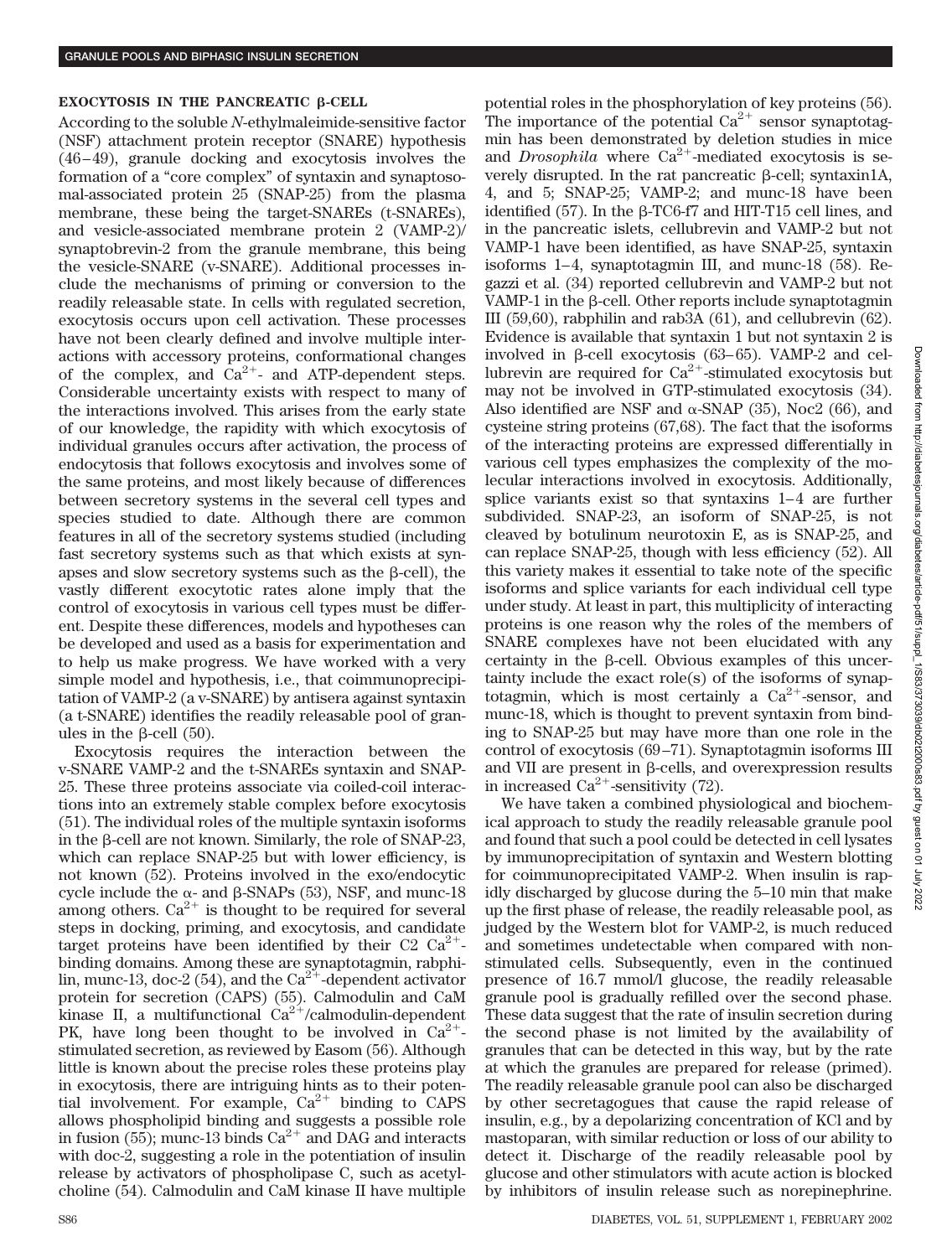

**FIG. 4. Dynamic changes in insulin secretion and the readily releasable granule pool in response to stimulation by 30 mmol/l glucose.** *A***: Insulin** secretion from  $\beta$ HC9 cells was studied under perifusion conditions. Addition of 30 mmol/l glucose stimulated insulin secretion in a biphasic **manner with a peak of first-phase release at 5 min and a subsequent plateau of second-phase release. Values are means SE of four experiments. IRI, immunoreactive insulin.** *B***: In parallel experiments, HC-9 cells were treated with 30 mmol/l glucose for 0, 10, and 60 min. Cell lysates were prepared and subjected to immunoprecipitation by an anti-syntaxin antibody bound to protein G agarose beads. After elution from the beads, the immunoprecipitated proteins were subjected to SDS-PAGE and transferred to polyvinylidene difluoride membranes. The membranes were probed with the anti–VAMP-2 (vesicle-associated membrane protein 2) antibody. Representative blots are shown. Data shown are from reference 50.**

However, it is clear from insulin release data under conditions different from those due to stimulation by glucose alone that the concept of a single readily releasable pool is inadequate. For example, exposure of islets to a stimulatory glucose concentration in the presence of GLP-1, PACAP, VIP, or GIP, or other activators of adenylyl cyclase, will result in a larger first phase of release than that due to glucose alone. Therefore, either there are multiple readily releasable granule pools or there are pools that can be converted to the readily releasable state (e.g., by cyclic AMP) with extreme rapidity. This will be referred to again in the next section, in the discussion of the readily releasable pool that is released by glucose stimulation.

# **TIME COURSE OF ACTION OF HIGH GLUCOSE CONCENTRATIONS ON INSULIN SECRETION AND ON THE READILY RELEASABLE POOL**

In the experiments described here,  $\beta$ HC-9 cells were incubated in 0.1 mmol/l glucose and subsequently exposed to 30 mmol/l glucose for 60 min. The rate of insulin secretion was monitored at 1-min intervals. Cell lysates were prepared and immunoprecipitated by antibody against syntaxin at 0, 10, and 60 min, times which correspond to basal conditions, the end of the first phase of

insulin secretion, and late in the second phase of secretion. The pattern of the response, with a first phase of secretion that peaks at 5 min and is complete at 10 min, and a prolonged plateau of elevated release is seen clearly in Fig. 4. Also shown in Fig. 4 are the Western blots for VAMP-2 from the syntaxin immunoprecipitates at these time points. A readily releasable pool is detected at zero time (basal conditions) but has been largely discharged by the end of the first phase at 10 min. Subsequently, as judged by the coimmunoprecipitation of VAMP-2 at 60 min, the granule pool has been refilled. However, the granule pool is no longer readily releasable, i.e., it is not released at the rate of the first phase. During the second phase of glucose-stimulated release, from 10–60 min, the rate of recruitment of granules from reserve pools to the pool that we detect by coimmunoprecipitation exceeds the rate of granule exocytosis and leads to the refilling of the granule pool. The refilled pool seen at 60 min, as detected by coimmunoprecipitation, is not immediately released by the glucose stimulus, which is still present and which has been shown to result in a continuously elevated intracellular  $Ca^{2+}$  concentration (73). It seems that the inability of the glucose stimulus to raise the rate of secretion during the second phase to a level equal to that of the first phase,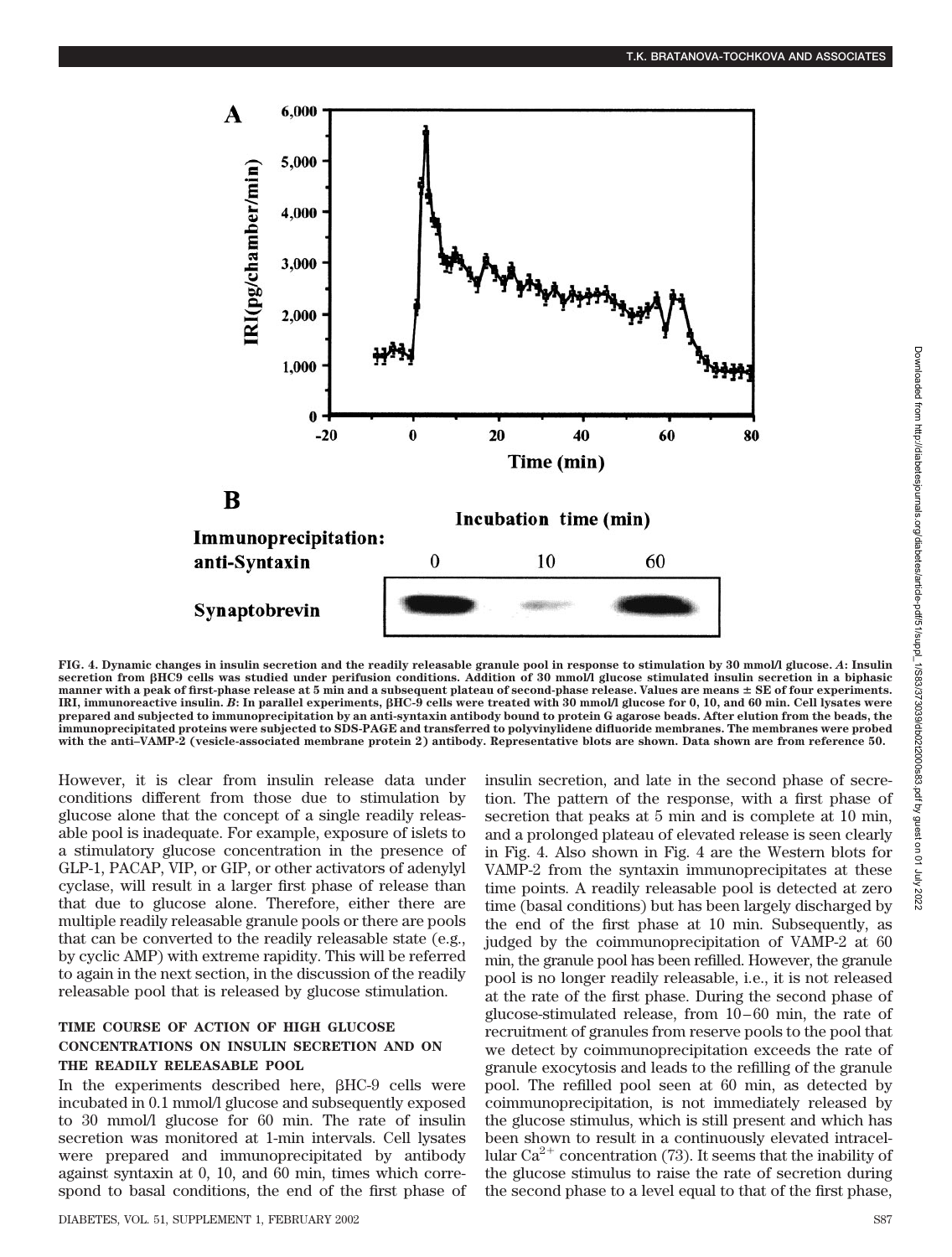

**FIG. 5. Perifusion and immunoblot analyses of repeated glucose stimulation in HC-9 cells.** *A***: The results of perifusion studies on HC-9 cells. During the incubation period, the cells were exposed twice to 30 mmol/l glucose, each time for a period of 5 min. The first incubation was followed by perifusion of the cells with Krebs Ringer bicarbonate buffer containing 0.1 mmol/l glucose for 15 min. IRI, immunoreactive insulin. Values are means SE of four experiments.** *B***: HC-9 cells were incubated in KRB solutions containing 0.1 mmol/l and 30 mmol/l glucose according to the protocol used for the perifusion experiments. Equal amounts of the cell lysates at the 10, 15, 30, and 35 min time points were immunoprecipitated with anti-syntaxin antibody conjugated to protein G agarose beads. After elution from the beads, the immunoprecipitated proteins were subjected to SDS-PAGE and transferred to polyvinylidene difluoride membranes. The membranes were probed with the anti-VAMP-2 antibody. Representative blots are shown. Data shown are from reference 50.**

despite the presence of a granule pool of apparently equal size to the readily releasable pool detected at 0 min, might be due to the time required to prime the granules for release after they have reached the pool. To test this possibility,  $\beta$ HC-9 cells were exposed to 30 mmol/l glucose for 5 min, to induce a first phase of release and discharge the readily releasable pool, returned to 0.1 mmol/l glucose for the next 15 min (to take off the stimulus), and then restimulated with 30 mmol/l glucose for a further 5 min. Cell lysates were prepared from cells under basal conditions at 10 and 30 min, respectively, and under stimulated conditions at 15 and 35 min, respectively. Exposure to 30 mmol/l glucose at 10 min resulted, as expected, in a first phase of insulin secretion. Removal of the glucose stimulus at 15 min resulted in the reduction of the insulin release rate to baseline levels. Restimulation by glucose at 30 min resulted in another "first phase" of secretion (Fig. 5). These data were correlated with the immunoprecipitation data (also shown in Fig. 5). A readily releasable granule pool was clearly detected under basal conditions at zero time, which was discharged by the 5-min stimulation with 30 mmol/l glucose, i.e., at the peak of the first phase of insulin secretion. After return of the cells to basal conditions (0.1 mmol/l glucose), the readily releasable pool was regenerated at 30 min and again discharged by the glucose stimulus. It seems most likely, therefore, that the first phase of insulin release is due to a pool of granules that is primed and "readily releasable." As this primed pool is rapidly discharged during the first phase, the second phase of release must be due to granules that are translocated from a reserve pool (perhaps only transformed from the morphologically docked pool), and have to be primed before they can be released. Thus, the rate of second-phase insulin release is governed by the rate at which the granules can be primed. While these studies were carried out on a mouse  $\beta$ -cell line that mimics the mouse islet response, i.e., with a second-phase plateau beginning immediately after the nadir of the first phase, it is interesting to apply the same interpretation to the second-phase responses seen with rat islets or in humans, where the rate of insulin secretion increases from the nadir to a higher plateau. In these cases, the development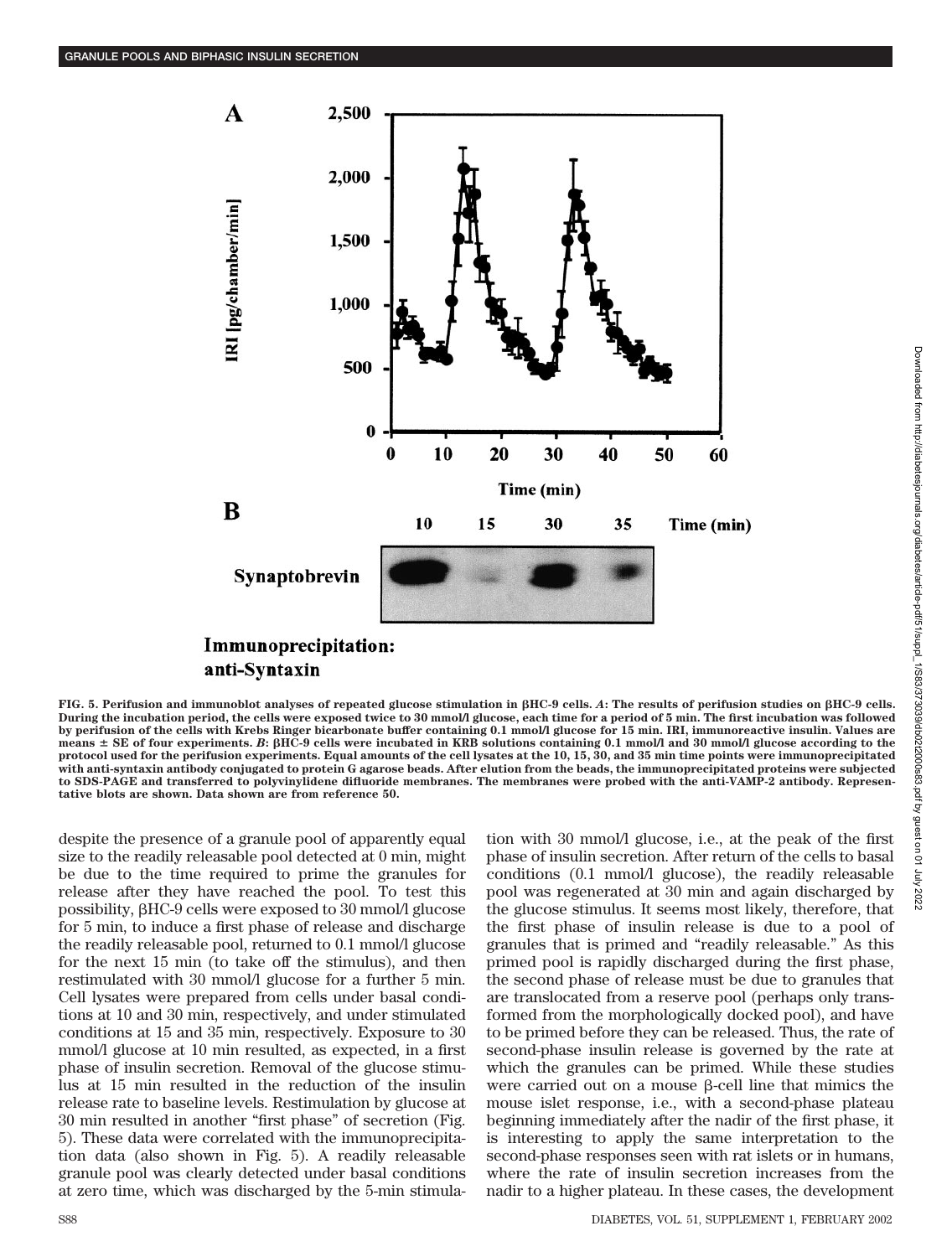of this response would be due to a progressive increase in the rate at which the granules are primed after reaching what is a releasable, but not a "readily" releasable, pool.

As mentioned earlier, the concept of only one readily releasable pool of insulin-containing granules does not adequately explain the situation where the first phase of glucose-stimulated insulin secretion can be immediately potentiated by activators of adenylyl cyclase or PKC. It is still necessary to explain the immediately enhanced firstphase response under these circumstances. Possibilities include the following: *1*) multiple readily releasable granule pools that require either increased PKA or PKC activity combined with increased  $[Ca^{2+}]$ ; (provided by the glucose stimulus) for rapid release; and *2*) the ability of PKA and PKC to convert specific granule pools (morphologically docked?) to the rapidly releasable state. This is a major issue for future research.

In summary, a readily releasable pool of insulin-containing granules is responsible for the first phase of glucosestimulated insulin release. After discharge during the first phase, refilling occurs by translocation of granules from reserve pools at a rate that exceeds the rate of secondphase insulin release. Thus, the rate of release of insulin during the second phase is not determined by the rate of granule translocation. It is the rate of priming that is rate limiting.

Finally, it should be recognized that the mechanisms controlling the first phase of insulin secretion are no less complicated than those controlling the second phase because they are in fact the same. Although the readily releasable pool of insulin-containing granules is poised for release, the mechanisms involved in its preparation are the same as those that prepare granules for release during the second phase. Thus, granule translocation to the plasma membrane, morphological docking, preparation for release, priming, and exocytosis all follow a similar sequence of events. Most likely, it is only the rate constants that differ.

The messengers controlling the first phase of glucosestimulated release are ATP and ADP, membrane potential,  $[Ca^{2+}]$ <sub>i</sub>, and the  $Ca^{2+}$  sensors—whatever they may be. The messengers controlling the second phase of release are the same as for the first phase, ATP and ADP, membrane potential,  $[Ca^{2+}]_i$ , and the  $Ca^{2+}$  sensors. However, these are combined with additional glucose-induced signals that may include citrate and malonyl CoA, long-chain acyl-CoAs, diacyl glycerol, PKC isoforms, phospholipases, and phosphoinositides. The multiplicity of functions involved in the control of sustained second-phase secretion requires a multiplicity of coordinated signals.

#### **ACKNOWLEDGMENTS**

The work described here was supported by grants (to G.W.G.S.) from the National Institutes of Health (DK-42063, DK-54243, and DK-56737) and by Mentor-Based Postdoctoral Fellowships from the American Diabetes Association.

#### **REFERENCES**

- 1. Cook DL, Hales CN: Intracellular ATP directly blocks  $K^+$  channels in pancreatic β-cells. *Nature* 311:271-273, 1984
- 2. Ashcroft FM, Harrison DE, Ashcroft SJH: Glucose induces closure of single potassium channels in isolated rat pancreatic β-cells. *Nature* 312:446-448, 1984
- DIABETES, VOL. 51, SUPPLEMENT 1, FEBRUARY 2002 S89
- 3. Wollheim CB, Sharp GWG: The regulation of insulin release by calcium. *Physiol Rev* 61:914–973, 1981
- 4. Hoenig M, Sharp GWG: Glucose induces insulin release and a rise in cytosolic calcium concentration in a transplantable rat insulinoma. *Endocrinology* 119:2502–2507, 1986
- 5. Sato Y, Aizawa T, Komatsu M, Okada N, Yamada T: Dual functional role of membrane depolarization/Ca<sup>2+</sup> influx in rat pancreatic β-cell. *Diabetes* 41:438–443, 1992
- 6. Gembal M, Gilon P, Henquin JC: Evidence that glucose can control insulin release independently from its action on ATP-sensitive  $K^+$  channels in mouse B cells. *J Clin Invest* 89:1288–1295, 1992
- 7. Best L, Yates AP, Tomlinson S: Stimulation of insulin secretion by glucose in the absence of diminished  ${}^{86}\text{Rb}^+$  permeability. *Biochem Pharmacol* 43:2483–2485, 1992
- 8. Aizawa T, Sato Y, Ishihara F, Taguchi N, Komatsu M, Suzuki N, Hashizume K, Yamada T: ATP-sensitive  $K^+$  channel-independent glucose action in rat pancreatic β-cell. *Am J Physiol* 266:C622–C627, 1994
- 9. Komatsu M, Schermerhorn T, Aizawa T, Sharp GWG: Glucose stimulation of insulin release in the absence of extracellular  $Ca^{2+}$  and in the absence of any rise in intracellular  ${\rm Ca^{2+}}$  in rat pancreatic islets.  $Proc$   $Natl$   $Acad$   $Sci$ *USA* 92:10728–10732, 1995
- 10. Komatsu M, Schermerhorn T, Noda M, Straub SG, Aizawa T, Sharp GWG: Augmentation of insulin release by glucose in the absence of extracellular Ca<sup>2+</sup>; new insights into stimulus-secretion coupling. *Diabetes* 46:1928– 1938, 1997
- 11. Komatsu M, Schermerhorn T, Straub SG, Sharp GWG: Pituitary adenylate cyclase-activating peptide, carbachol and glucose stimulate insulin release in the absence of an increase in intracellular Ca<sup>2+</sup>. Mol Pharmacol 50:1047–1054, 1996
- 12. Prentki M, Matschinsky F:  $Ca^{2+}$ , cAMP, and phospholipid-derived messengers in coupling mechanisms of insulin secretion. *Physiol Rev* 67:1185– 1248, 1987
- 13. Sharp GWG: The adenylate cyclase-cyclic AMP system in islets of Langerhans and its role in the control of insulin release. *Diabetologia* 16:287–296, 1979
- 14. Straub SG, Sharp GWG: A wortmannin-sensitive signal transduction pathway is involved in the stimulation of insulin release by VIP and PACAP. *J Biol Chem* 271:1660–1668, 1996
- 15. Straub SG, Sharp GWG: Glucose-dependent insulinotropic polypeptide stimulates insulin secretion via increased cyclic AMP and  $[Ca_{2+}]$  and a Wortmannin-sensitive signaling pathway. *Biochem Biophys Res Comm* 224:369–374, 1996
- 16. Straub SG, James RFL, Dunne MJ, Sharp GWG: Glucose augmentation of mastoparan-stimulated insulin secretion in rat and human pancreatic islets. *Diabetes* 47:1053–1057, 1998
- 17. Smith PA, Sakura H, Coles B, Gummerson N, Proks P, Ashcroft FM: Electrogenic arginine transport mediates stimulus-secretion coupling in mouse pancreatic β-cells. *J Physiol* 499:625-635, 1997
- 18. Brun T, Roche E, Assimacopoulos-Jeannet F, Corkey BE, Kim H-K, Prentki M: Evidence for an anaplerotic/malonyl-CoA pathway in pancreatic  $\beta$ -cell nutrient signaling. *Diabetes* 45:190–198, 1996
- 19. Chen S, Ogawa A, Ohneda M, Unger RH, Foster DW, McGarry JD: More direct evidence for a malonyl-CoA-carnitine palmitoyltransferase I interaction as a key event in pancreatic β-cell signaling. *Diabetes* 43:878–883, 1994
- 20. Deeney JT, Gromada J, Hoy M, Olsen HL, Rhodes CJ, Prentki M, Berggren PO, Corkey BE: Acute stimulation with long chain acyl-CoA enhances exocytosis in insulin-secreting cells (HIT T-15 and NMRI beta-cells). *J Biol Chem* 275:9363–9368, 2000
- 21. Antinozzi PA, Segall L, Prentki M, McGarry JD, Newgard CB: Molecular or pharmacologic perturbation of the link between glucose and lipid metabolism is without effect on glucose-stimulated insulin secretion: a re-evaluation of the long-chain acyl-CoA hypothesis. *J Biol Chem* 273:16146–16154, 1998
- 22. Mulder H, Lu D, Finley J, An J, Cohen J, Antinozzi PA, McGarry JD, Newgard CB: Overexpression of a modified human malonyl-CoA decarboxylase blocks the glucose-induced increase in malonyl-CoA level but has no impact on insulin secretion in INS-1-derived (832/13) β-cells. *J Biol Chem* 276:6479–6484, 2001
- 23. McDonald MJ: Feasibility of a mitochondrial pyruvate malate shuttle in pancreatic islets: further implications of cytosolic NADPH in insulin secretion. *J Biol Chem* 270:20051–20058, 1995
- 24. Maechler P, Wollheim CB: Mitochondrial glutamate acts as a messenger in glucose-induced insulin exocytosis. *Nature* 402:685–689, 1999
- 25. Sato Y, Henquin JC: The  $K^+$ -ATP channel-independent pathway of regulation of insulin secretion by glucose: in search of the underlying mechanism. *Diabetes* 47:1713–1721, 1998
- 26. Metz SA, Rabiglia ME, Pintar TJ: Selective inhibitors of GTP synthesis